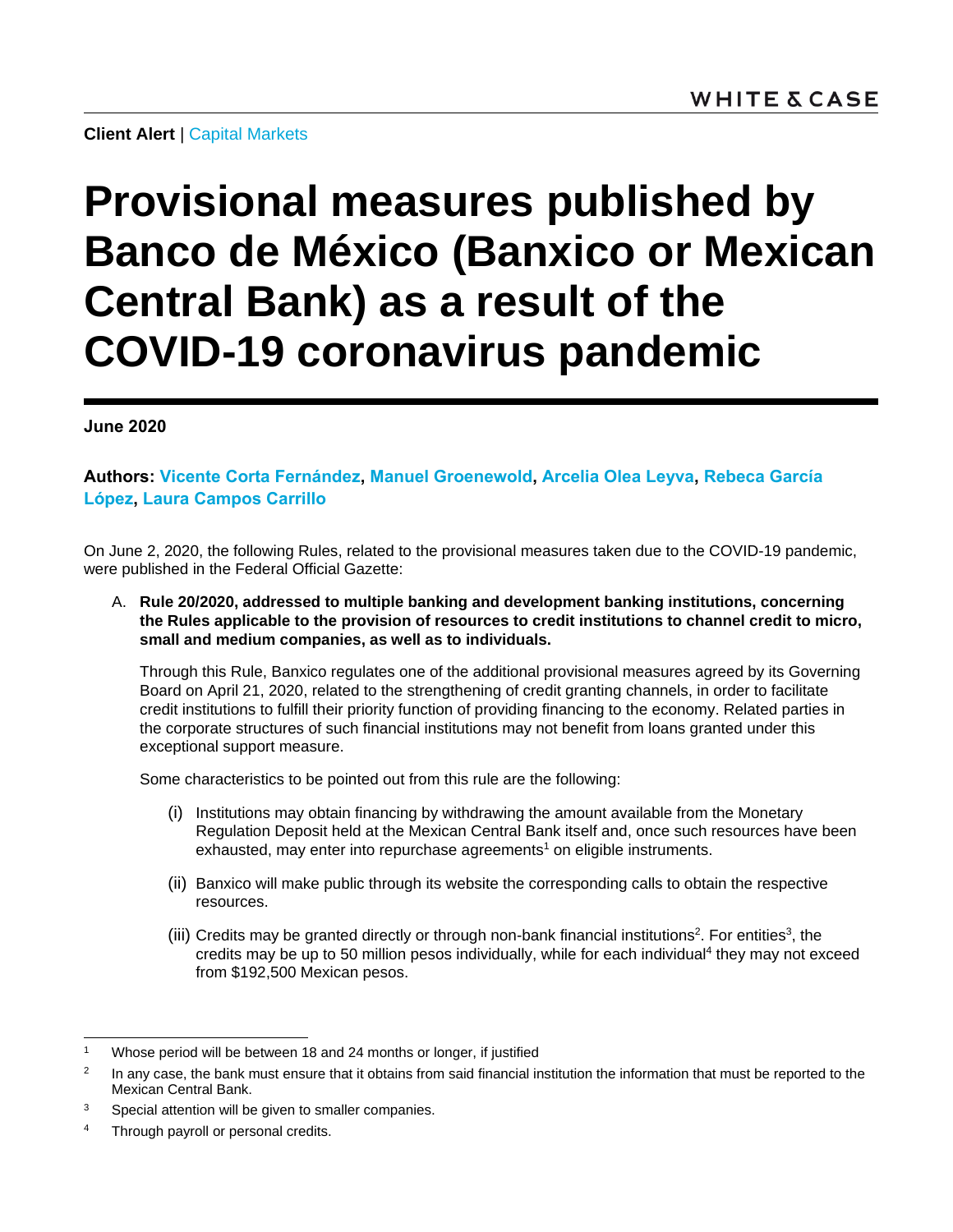- (iv) Banks may only restructure or finance loans that they have previously granted under the terms of this Rule, as long as they agree to establish the same or better maturity and rate terms and conditions than those stipulated in the original contracts.
- (v) These rules will be in force until September 30, 2020.<sup>5</sup>

## B. **Rule 21/2020, addressed to entities subject to the supervision of Banxico.**

Pursuant to this provision, said Mexican Central Bank amends Rule 12/2020<sup>6</sup>, and:

- (i) Considers as non-business days the days between March 23 **and the date that Banxico will make public through a resolution issued subsequently** and, consequently, suspends the calculation of the terms that correspond to the proceedings and actions with respect to the administrative procedures of imposition of sanctions, as well as those related to the requests for information related to the referred procedures, unless otherwise specified in the latter, so that such terms begin to be computed again **on the date determined by Banxico**.
- (ii) Suspends the ordinary inspection visits until **the date made public by Banxico in the aforementioned resolution**. Banxico will notify individually the entities with ongoing supervision procedures, the way they will proceed once the suspension is over.
- **C. Rule 22/2020, addressed to financial institutions that issue credit cards, regarding provisional measures on minimum payment amounts applicable to credits, loans or revolving financing associated with these cards, in relation to the COVID-19 pandemic.**

With this provision, the Mexican Central Bank amends Rule 13/2020<sup>7</sup>, so that the corresponding financial entities:

- (i) On an exceptional basis to the applicable regulation, are not required to collect minimum payment amounts for payment periods between April and **September** 2020.
- (ii) They must inform cardholders who have agreed to take advantage of the benefits of the Rule, the terms and conditions under which they will have to make the corresponding payments, once the term of the respective scheme has expired.
- (iii) During the period referred to in the Rule, those cardholders who benefit from the exception scheme may not be charged commissions for failure to pay the minimum amounts or default interest related to such failures.

The three previous Rules entered into force on the day of their publication in the Federal Official Gazette.

White & Case, S.C. Torre del Bosque – PH Blvd. Manuel Avila Camacho #24 11000 Ciudad de México Mexico

## **T** +52 55 5540 9600

In this publication, White & Case means the international legal practice comprising White & Case LLP, a New York State registered limited liability partnership, White & Case LLP, a limited liability partnership incorporated under English law and all other affiliated partnerships, companies and entities.

<sup>|&</sup>lt;br>5 If, on this date, repurchase agreements remain in force, they will remain in force until the date of their settlement.

<sup>&</sup>lt;sup>6</sup> The changes resulting from the modifications, in relation to the original circular, are outlined herein.

 $7$  The most relevant changes resulting from the modifications, in relation to the original rule, are outlined herein.